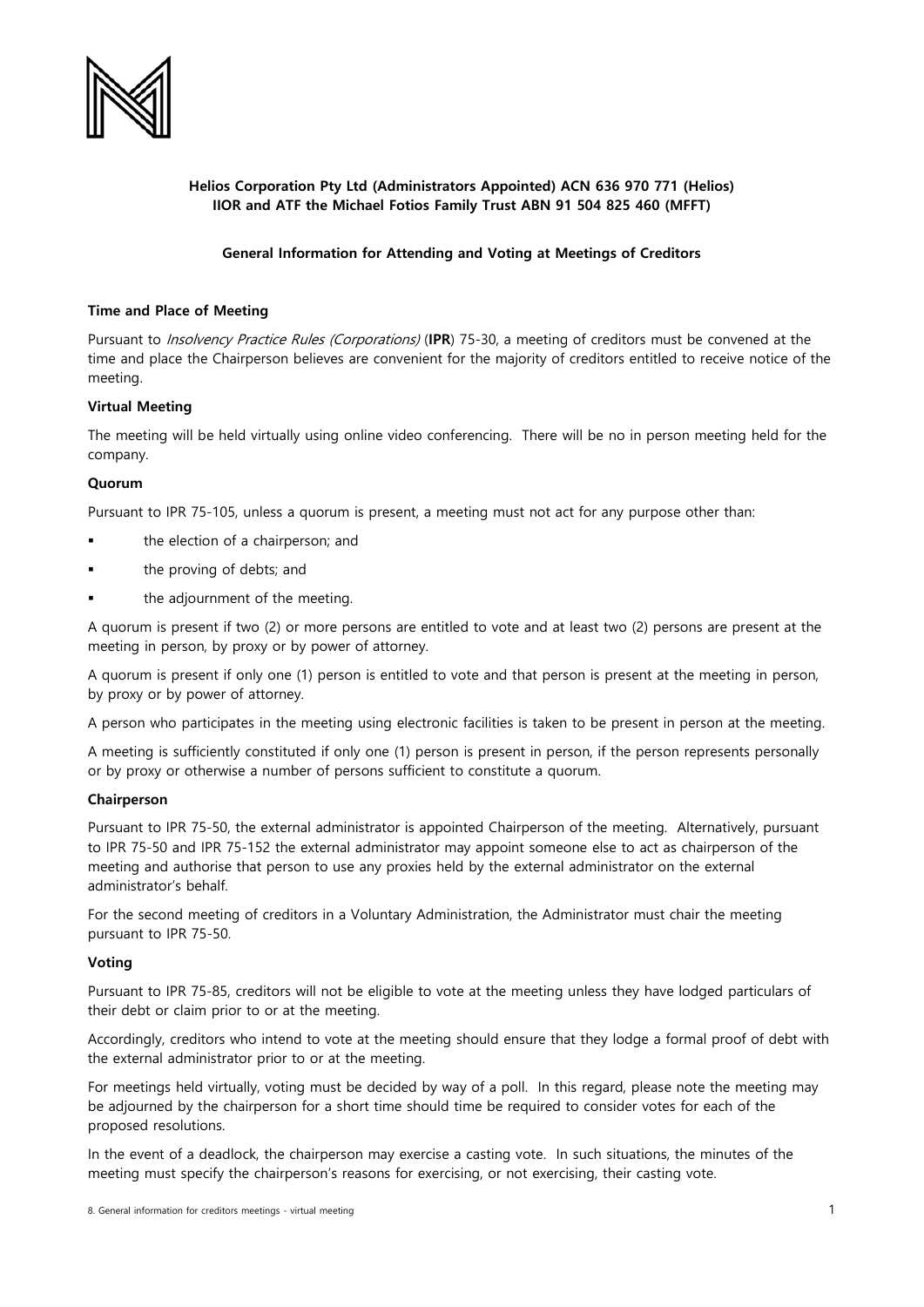

Pursuant to IPR 75-115::

- a resolution is passed if a majority in number and a majority in value vote in favour of the resolution; and
- a resolution is not passed if a majority in number and a majority in value vote against the proposed resolution.

In the event of a deadlock, the chairperson may exercise a casting vote. In such situations, the minutes of the meeting must specify the chairperson's reasons for exercising, or not exercising, their casting vote.

### **Proxies**

Pursuant to IPR 75-150, a person entitled to vote at a meeting may, in writing, appoint an individual as their proxy to attend and vote at the meeting on their behalf.

Accordingly, creditors who are unable to attend the meeting but who wish to be represented should ensure that a validly executed proxy form is lodged with the external administrator prior to the meeting.

## **Corporate Creditors**

Corporate creditors who wish to attend the meeting should note that an individual may only represent them if the corporation validly grants that person a proxy or power of attorney.

### **Committee of Inspection**

Pursuant to IPR 80-5, a person may only serve as a member of a Committee of Inspection if the person is:

- a creditor of the company personally; or
- the attorney of a creditor under a general power of attorney; or
- authorised in writing by a creditor; or
- a representative of the Commonwealth if a FEG claim has been, or the Commonwealth considers a claim is likely to be, made in relation to unpaid employee entitlements.

Corporate creditors who are members of a Committee of Inspection may be represented by an individual authorised in writing by the member to represent the member on the committee.